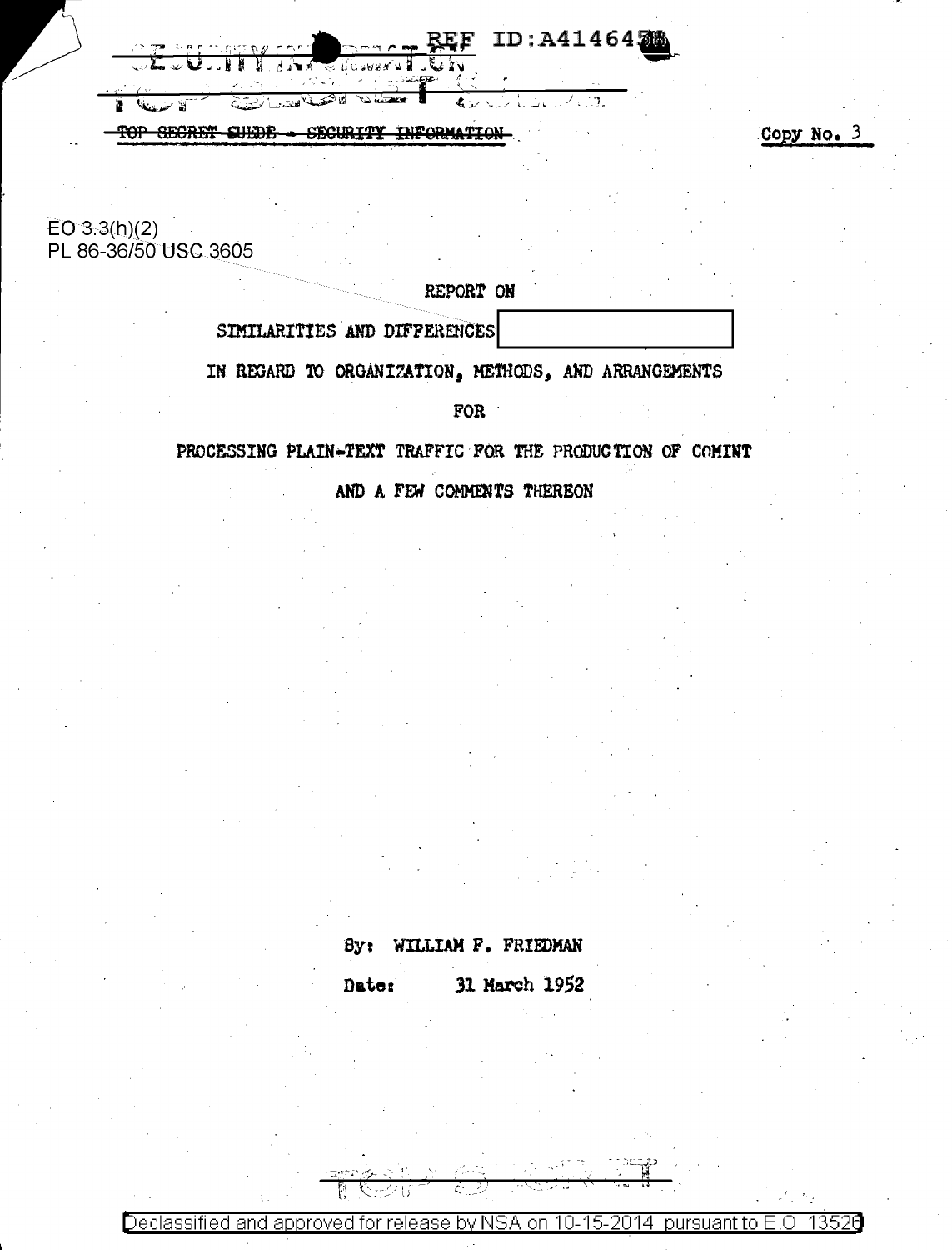| $REF$ TD: $\Delta$ 41464568<br>$\mathcal{M} \subset \mathcal{M} \subset \mathcal{M} \subset \mathcal{M} \subset \mathcal{M} \subset \mathcal{M}$                                                                                                           |  |
|------------------------------------------------------------------------------------------------------------------------------------------------------------------------------------------------------------------------------------------------------------|--|
| a di internet di Kuta Afrikan                                                                                                                                                                                                                              |  |
| <u> FRANS GRADE E-ST</u><br>THE REAL REPORT OF THE REPORT OF THE STATE OF THE REAL PROPERTY OF THE REAL PROPERTY OF THE REAL PROPERTY OF THE REAL PROPERTY OF THE REAL PROPERTY OF THE REAL PROPERTY OF THE REAL PROPERTY OF THE REAL PROPERTY OF THE REAL |  |
| <b>WITTS A THILL CHE ALL</b><br>a an<br><i>ULNUILLE.</i>                                                                                                                                                                                                   |  |

1. a. The term Communications Intelligence (COMINT) designates the information and technical material resulting from the interception and study of intercepted communications.<sup>1</sup>

b. The term traffic analysis  $(T/A)$  dasignates the operations involved in the study of the "externals" and characteristics of intercepted communications (procedure signals, message headings, call signs, etc., D/F bearings, data, and other technical aids) for the purpose of obtaining information<sup>z</sup> concerning the organization and operation of the communication system or networks on which the communications are passing.  $EQ_3.3(h)(2)$ PL 86-36/50 USC 3605

The term traffic intelligence  $(T/T)$  is that COMINT which is  $\mathbf{c}$ . produced by drawing inferences or deductions from the information obtained by T/A operations defined above.

> d. The term plain text  $(P/T)$  includes communications of two sorte:

(1) Category  $1$  - Plain-language communications passed on internal radio links of the country involved.

(2) Category  $2$  - Plain-language and

e. The term processing refers to the steps and operations performed on intercepted communications, up to and including their translation. It does not include the preparation of reports, appreciations, digests, etc., based upon the information constituting the end-product of the COMINT, T/A and T/I operations; that is, the term does not include the preparation of so-called finished "intelligence."

The principal differences organizations 2. a. and arrangements for the processing of plain-text are as follows:

 $EO$  3.3(h)(2)  $(1)$  The COMINT establishment is currently organized on PL 86-36/50 USC 3605 centralized functional basis, that is, the structure as a whole

- 1. This and the following definitions apply to the terms as specifically used in this report.
- This information is used (1) as a guide to efficient intercept control  $2.$ and operation, (2) as an aid to cryptanalysis, and (3) as a basis for what is defined in 1c.
- 3. Commercial code is included in this category because such codes are available and are intended for economy, not secrecy.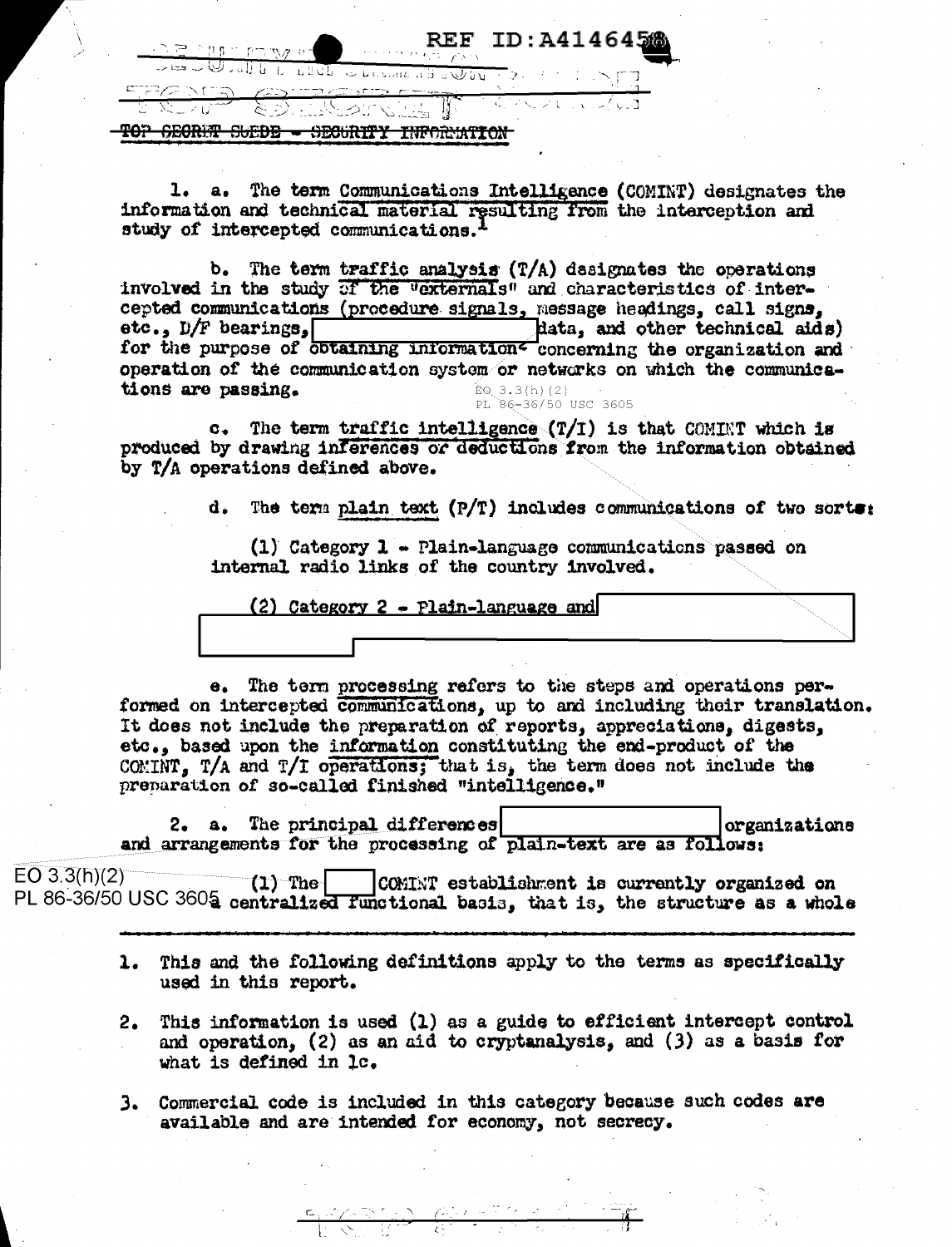|  | REF ID: A41464568 |
|--|-------------------|
|  |                   |

in light to the state expl  $\sigma_{\rm{eff}}$  $\omega$  .  $\omega$  $1.1 - 1.5$  $\mathbb{R}^n \times \mathbb{R}^n$ ÷Ŷ, ਨਤਬ ベップ انتشام छ Napoleo I  $\mathbb{Z}^2$ 

## TOP SEGRET SUEDE - SEGURITY INFORMATION

ko 3.3(h)(2)<br>PL 86-36/50 USC 3605

 $\sim$   $\sim$ 



アラーティング أفادتكم Contractor St W Ŋ ್ಲಿ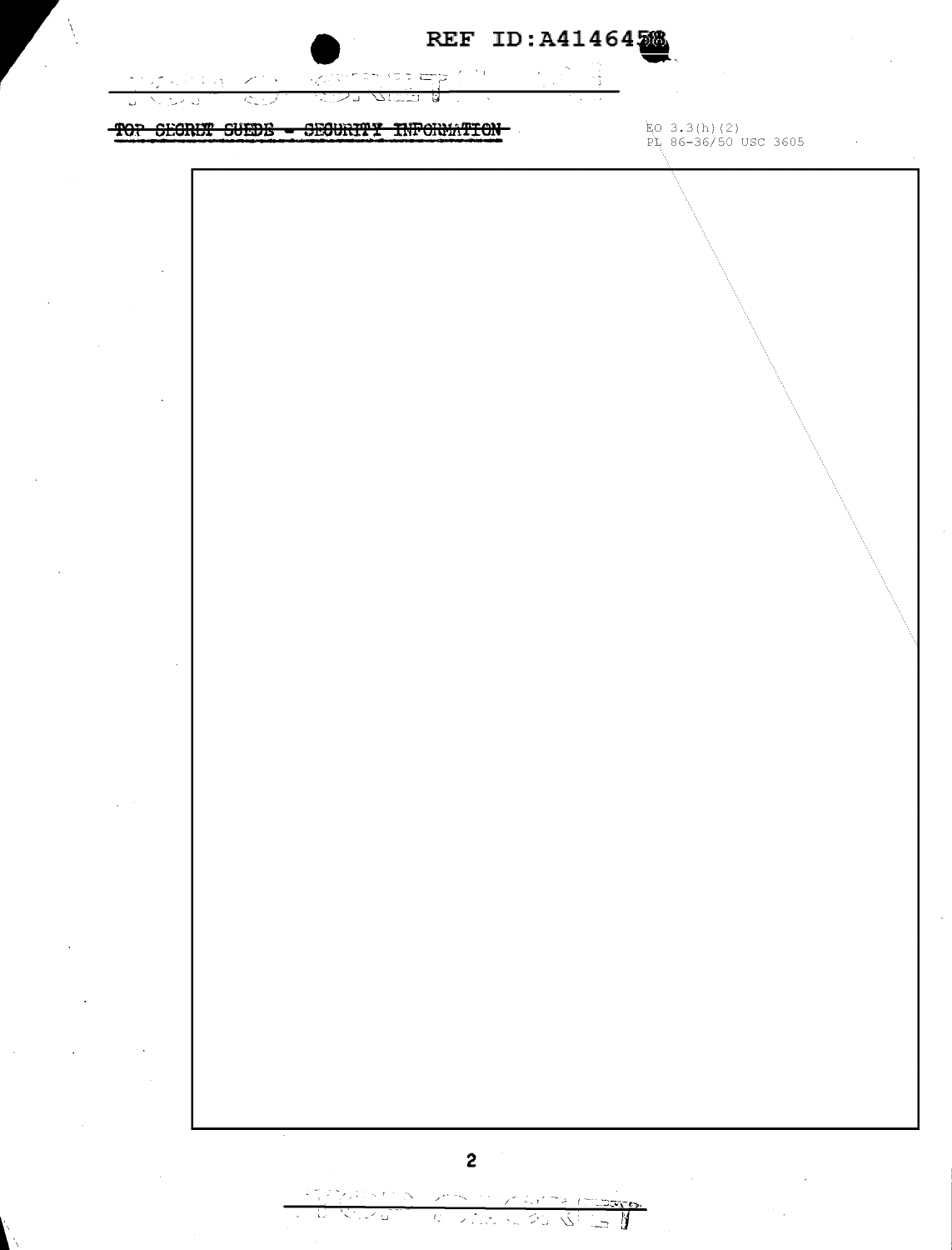$\sim$  N  $^{17.77}_{-10.0}$ فالمستدرج فيتعاد  $\sim$  $\overline{\mathcal{D}}_1$  $L$  in  $L$  in  $I$  $\overline{\mathcal{L}}$  $\overline{\overline{C}}$ IJ  $\overline{\phantom{0}}$ 

TOP SECRET SUEDE

- 記0 3.3(h)(2)<br>- 良L 86-36/50 USC 3605

 $\zeta$ 

Ţ

N R κŕ ファス あかくさんす

 $\omega_{\rm c}$  , and  $\omega_{\rm c}$ 

i vi N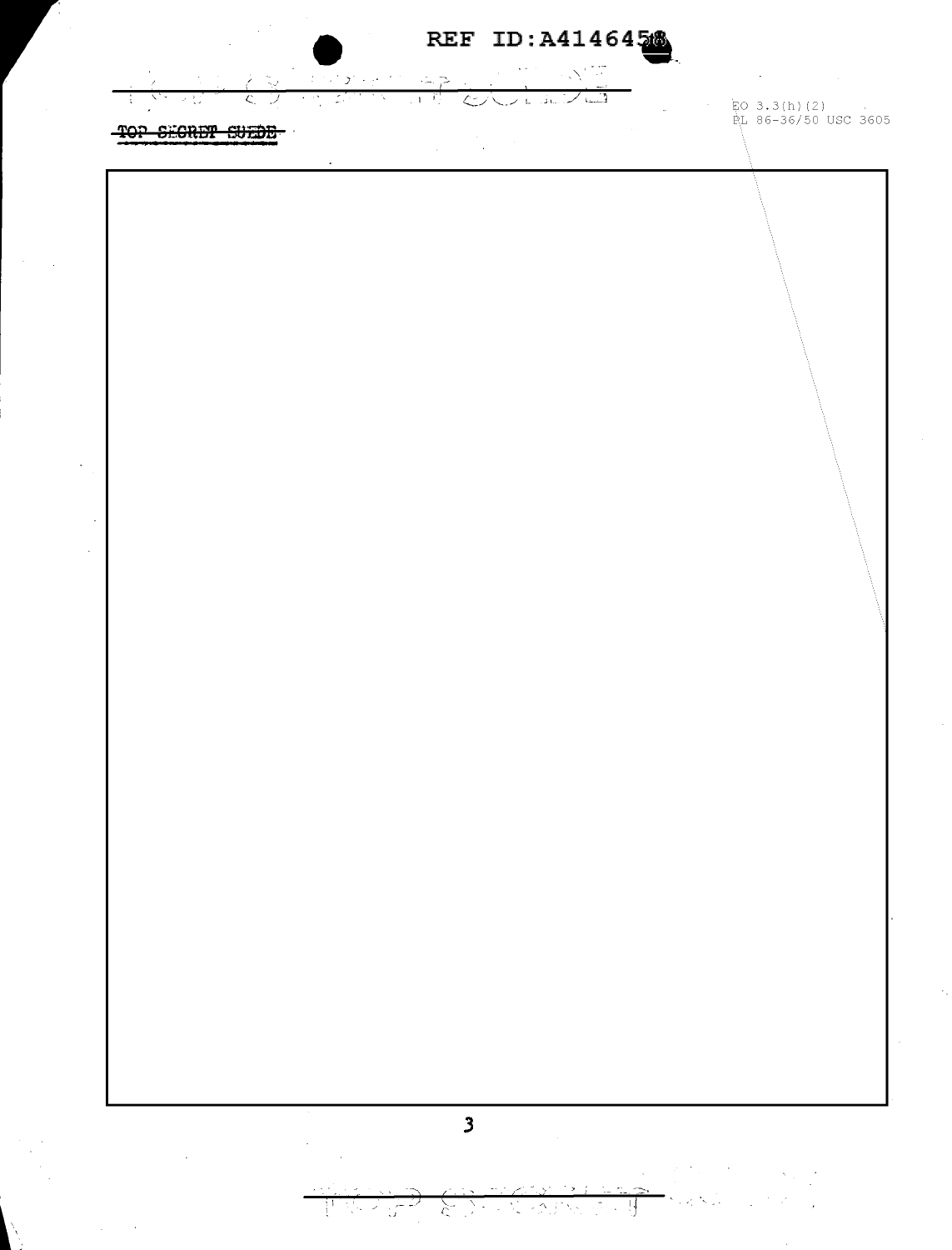REF ID: A4146458

심을  $\mathscr{S}^*_{\mathbb{R}}$ 45 Charles Well I May  $\mathcal{A}$  $\mathcal{L}$ ਾ ਪੰ ノロゴ TOP SECRIT SUFDE

 $\bar{z}$ 

 $EO$  3.3(h)(2)<br>PL 86-36/50 USC 3605

## $\mathbf{h}$

 $\gamma_{\rm c}$  $\sim$  15  $^{\circ}$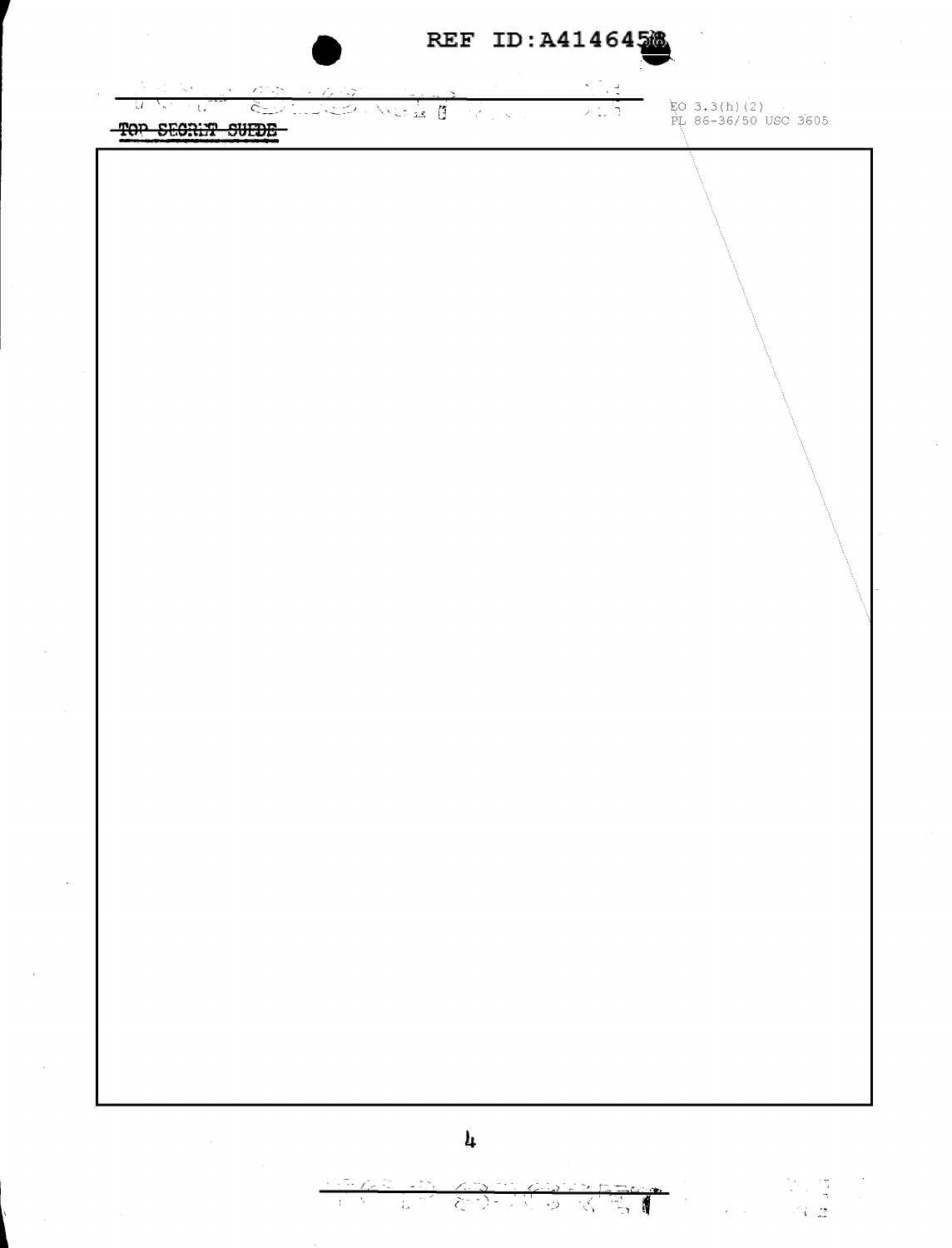REF ID: A4146458 EO 3.3(h)(2)<br>PL 86-36/50 USC 3605 WE MAN **हैं** र<sub>ि</sub>ष्ट TOP SECRET SULDE



كتف بيسا بمنعة أناس كالمشابا

 $\sqrt{2}$ 

F.

 $\hat{\mathcal{F}}$ 

G.

توجيعهم

シヒュニント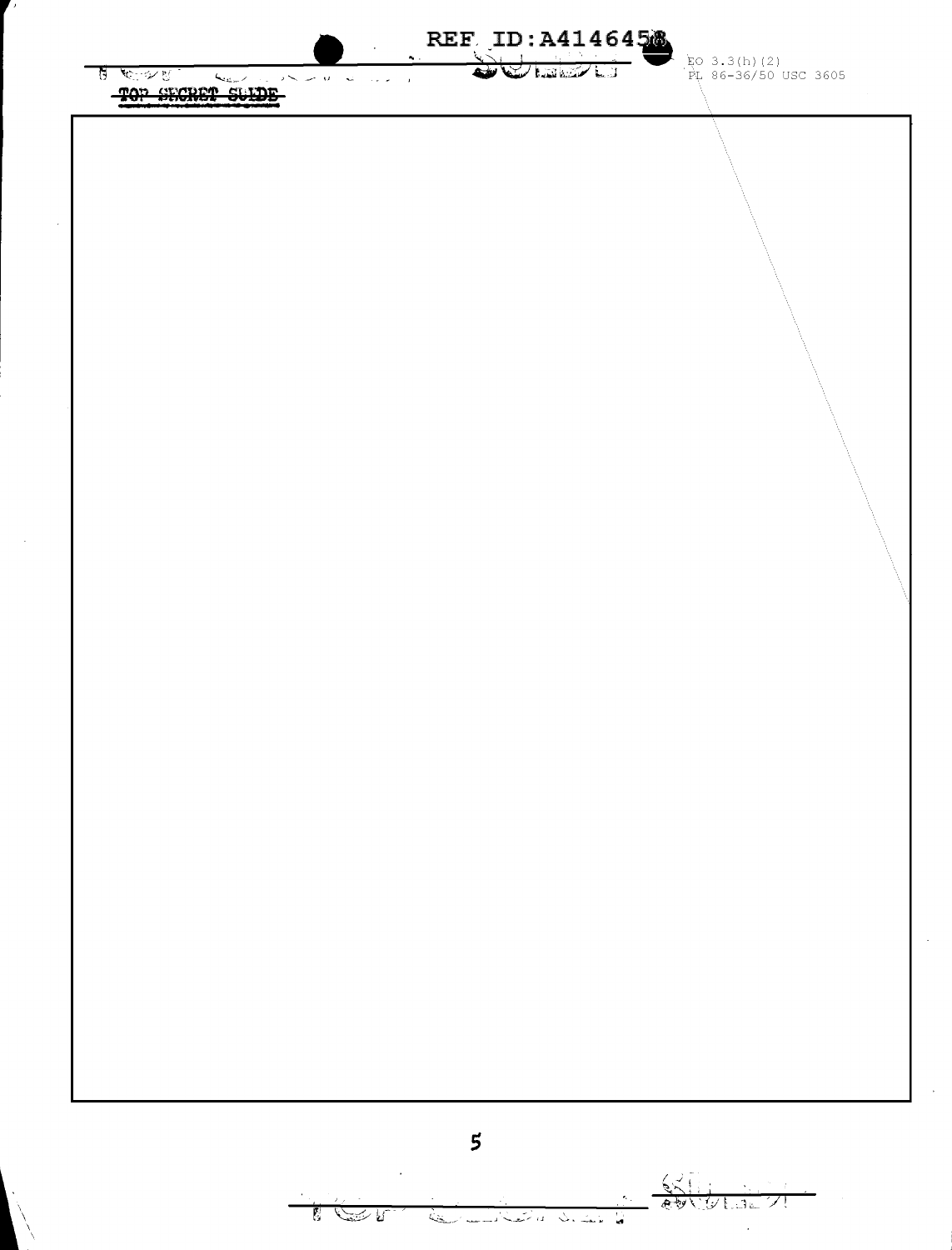REF ID: A4146458

 $\frac{1}{\sqrt{2}}$ 

ing was a series when the three in the series of the series of the series of the series of the series of the series of the series of the series of the series of the series of the series of the series of the series of the s TOP STORIT SUEDE

ko 3.3(h)(2)<br>PL 86-36/50 USC 3605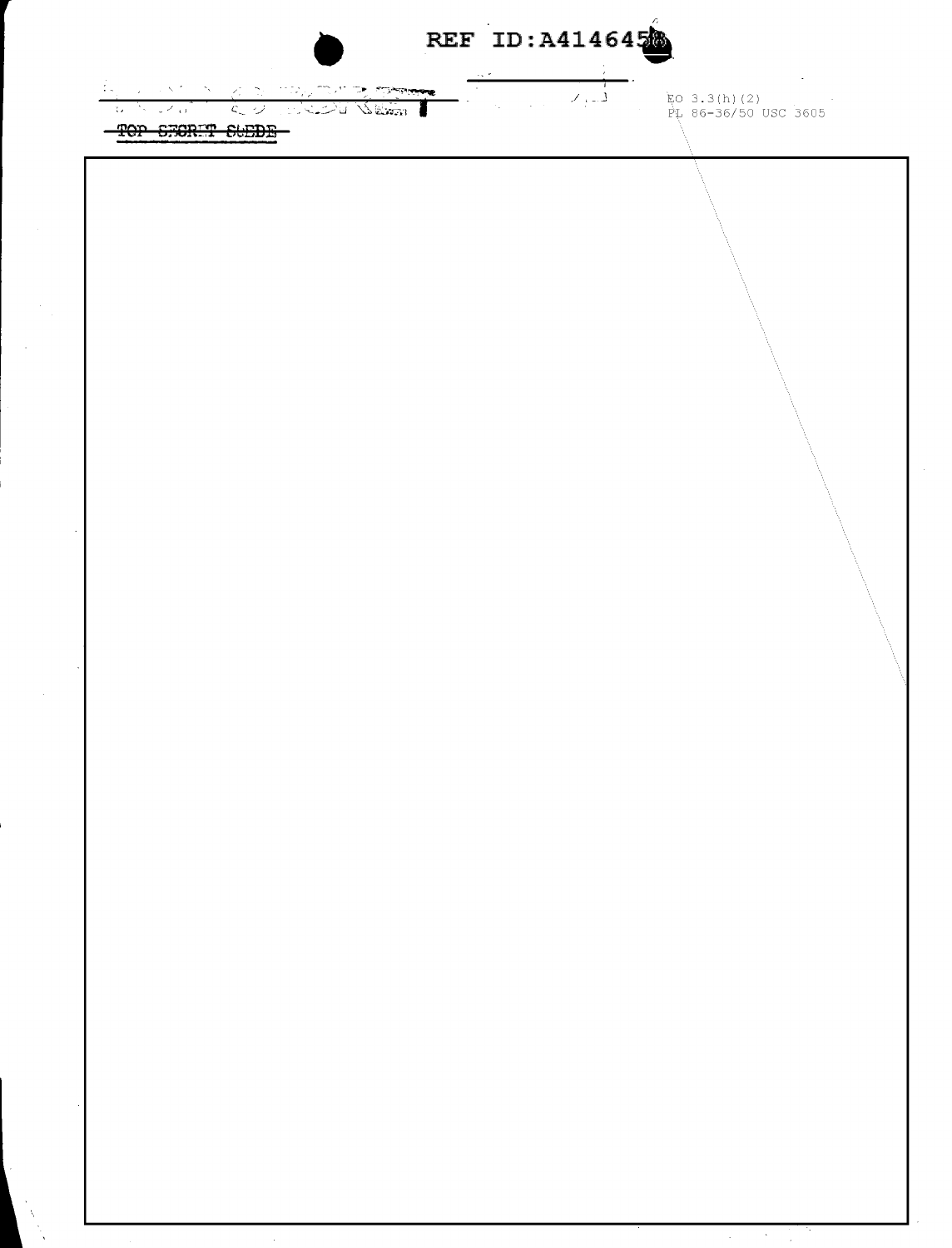## REF ID: A4146458

 $\mathscr{O}(\mathscr{X})$  $\bar{\mathbf{v}}$ 

U BOUT BULLADE SER  $\sum_{i=1}^{n}$  $\mathcal{L}_{\mathcal{A}_1}$ TOP GEORGY SUEDE

V

ko 3.3(h)(2)<br>PI 86-36/50 USC 3605

LASE RELEASE SUB 8 AM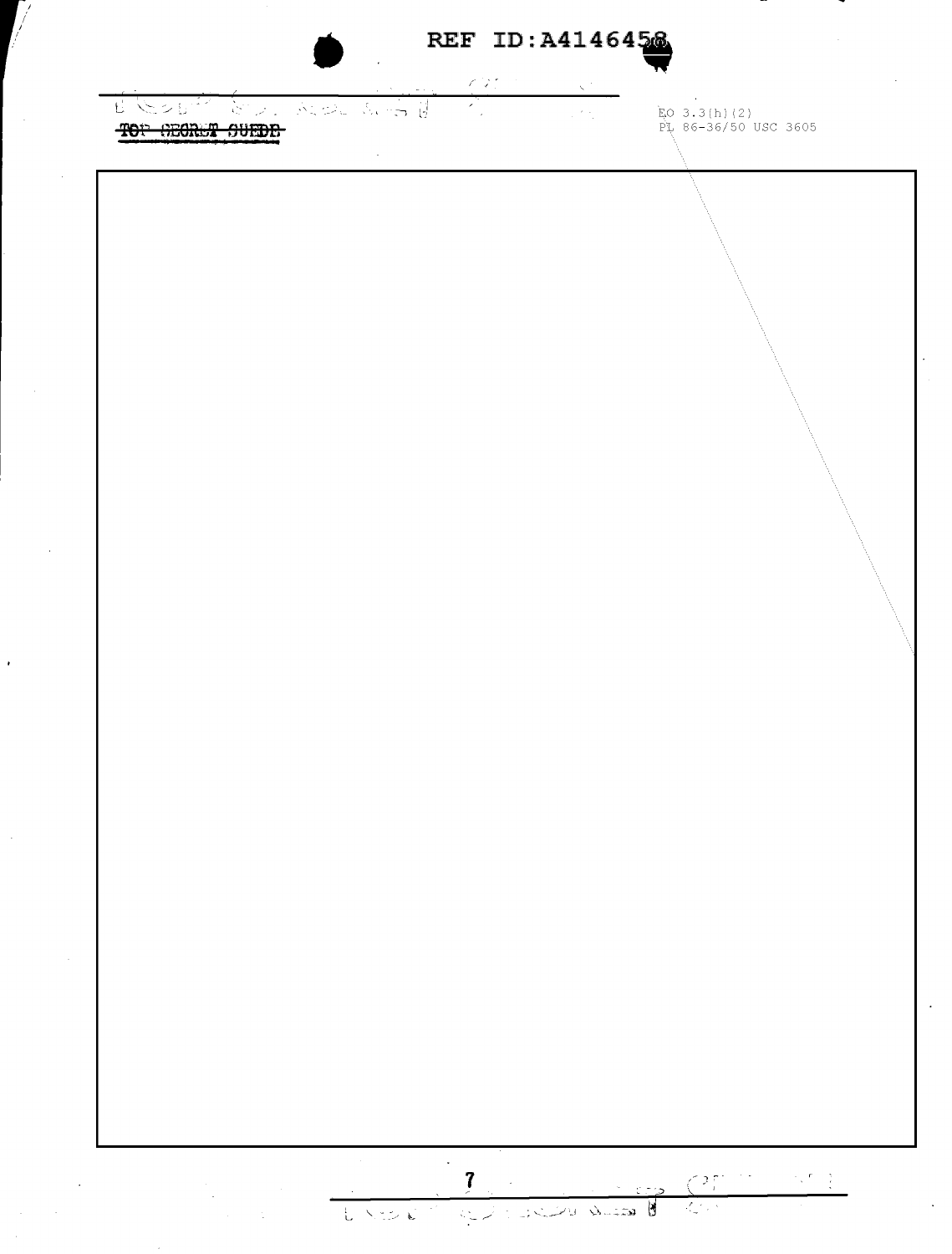TOP SECRET SUEDE

 $\approx$ 

تأريخا تأملا

تما ستشنأ

e. Finally, as to the fourth suggestion, it is hardly necessary to point out the administrative and other problems of having personnel who do not belong to you work in your quarters but not under your administrative or operational control. There are enough cases of this sort of thing already  $\overline{\bullet}$  where the necessity for them is much more evident than in the case under consideration.

8

WILLIAM F. FRIEDMAN Consultant